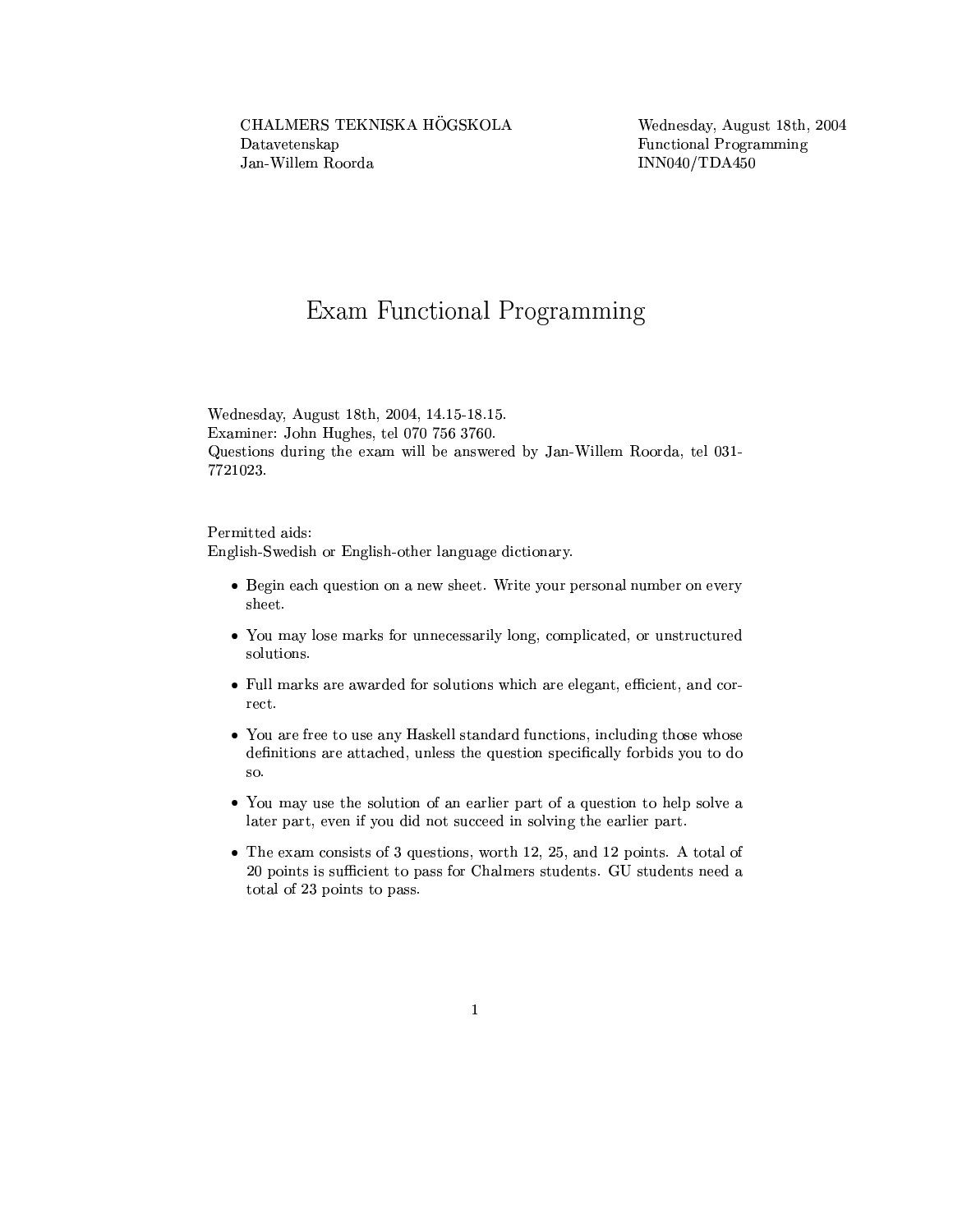1. (a) A rotation of a list is obtained by removing any number of elements from the beginning of the list, and appending them to the end of the list instead. For example, the rotations of  $[1,2,3]$  are  $[1,2,3]$ ,  $[2,3,1]$  and  $[3,1,2]$ . Define a function

rotations ::  $[a]$  ->  $[[a]]$ 

which returns a list of all the possible rotations of its argument. For example,

rotations  $[1,2,3] == [[1,2,3],[2,3,1],[3,1,2]]$  $(4\;p)$ 

(b) A rotation of a book title is a rotation of the words in the title which does not begin with a "trivial" word. Given the definition

trivialWords =  $['the", "a", "of", "my"]$ 

define a function

titleRotations :: String -> [String]

which returns a list of all the rotations of a book title. For example,

```
titleRotations "the craft of functional programming"
  == ["craft of functional programming the",
      "functional programming the craft of",
      "programming the craft of functional"]
                                                               (4\,\mathrm{p})
```
(c) A keyword in context (KWIC) index is a sorted list of rotations of titles, which makes it easy to find a title containing a particular word. For example, a KWIC index of the titles "the craft of functional programming" and "beware the jabberwock my son" would contain

beware the jabberwock my son craft of functional programming the functional programming the craft of jabberwock my son beware the programming the craft of functional son beware the jabberwock my

Define a function

kwic :: [String] -> [String]

which produces a KWIC index from a list of titles.  $(4 p)$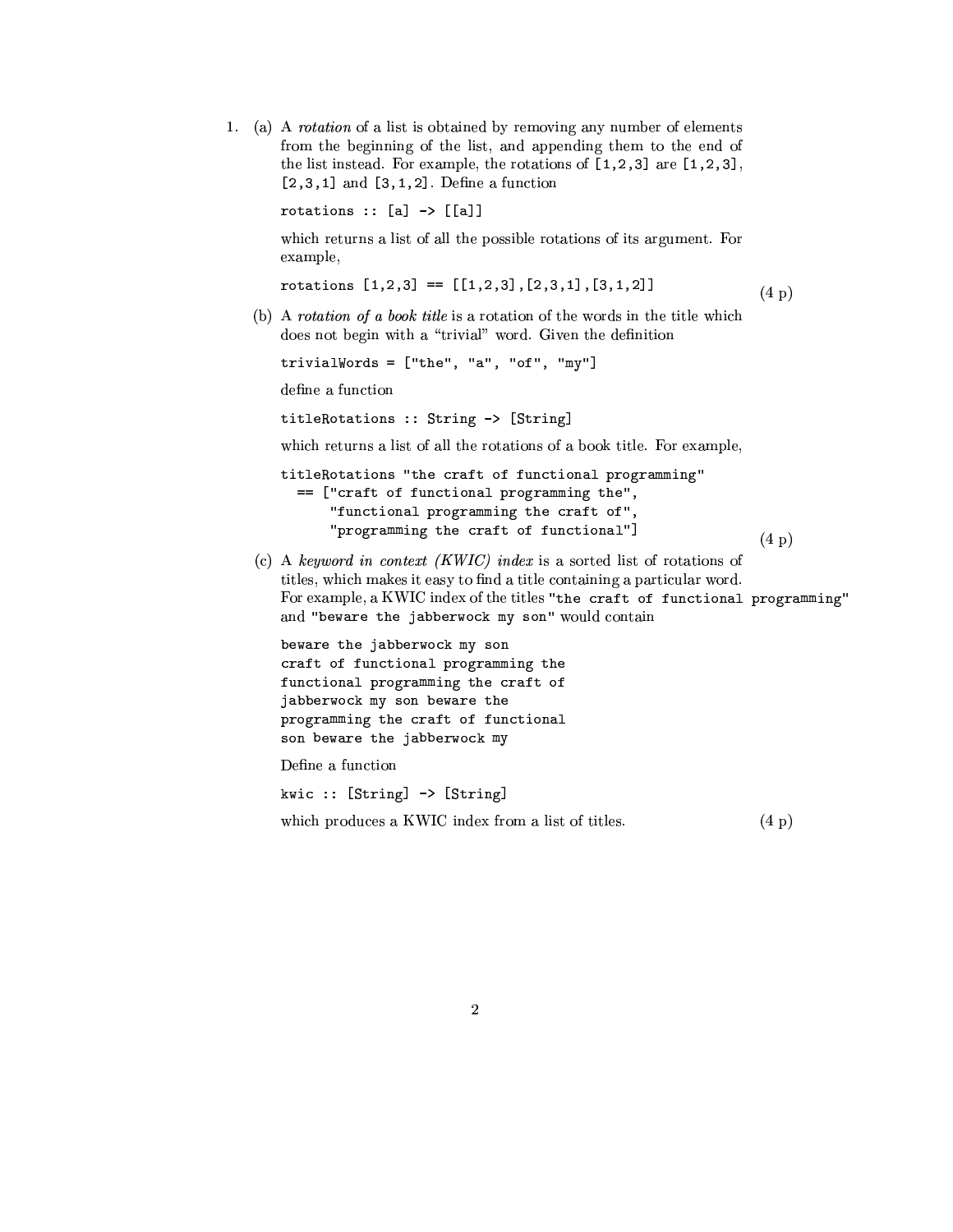2. In this question you will develop functions for manipulating regions in the plane, which might form part of a library for 2D graphics. We shall represent points by their  $x - y$  coordinates

data Point = Pt Float Float

and regions by *functions* with the type

type Region = Point -> Bool

A region r represents a set of points in the plane; a point p is in this set if r p returns True.

(a) Define

inR :: Point -> Region -> Bool such that p 'inR' r is True if p is in the region r.

 $(2 p)$ 

 $(4\;p)$ 

(b) Define functions

box :: Point -> Point -> Region circle :: Point -> Float -> Region

where

- box p q returns the region of points in the rectangle whose lower left hand corner is at p, and whose upper right hand corner is at q,
- $\bullet$  circle p r returns the region of points in the circle of radius r with centre at p.

Notice that these functions return *functions* as results!

 $(c)$  Define

unionR :: Region -> Region -> Region intersectR :: Region -> Region -> Region complementR :: Region -> Region

such that a point p is in r 'unionR' r' if it is in r or r', it is in r 'intersectR' r' if it is in r and r', and it is in complementR r if it is not in r.  $(6\ p)$ 

 $(d)$  Define

ring :: Point -> Float -> Float -> Region

such that ring  $p \rightharpoondown w$  constructs a ring-shaped region centred on  $p$ , where the inside edge of the ring is a circle of radius  $r$ , and the width  $(3 p)$ (or thickness) of the ring is w.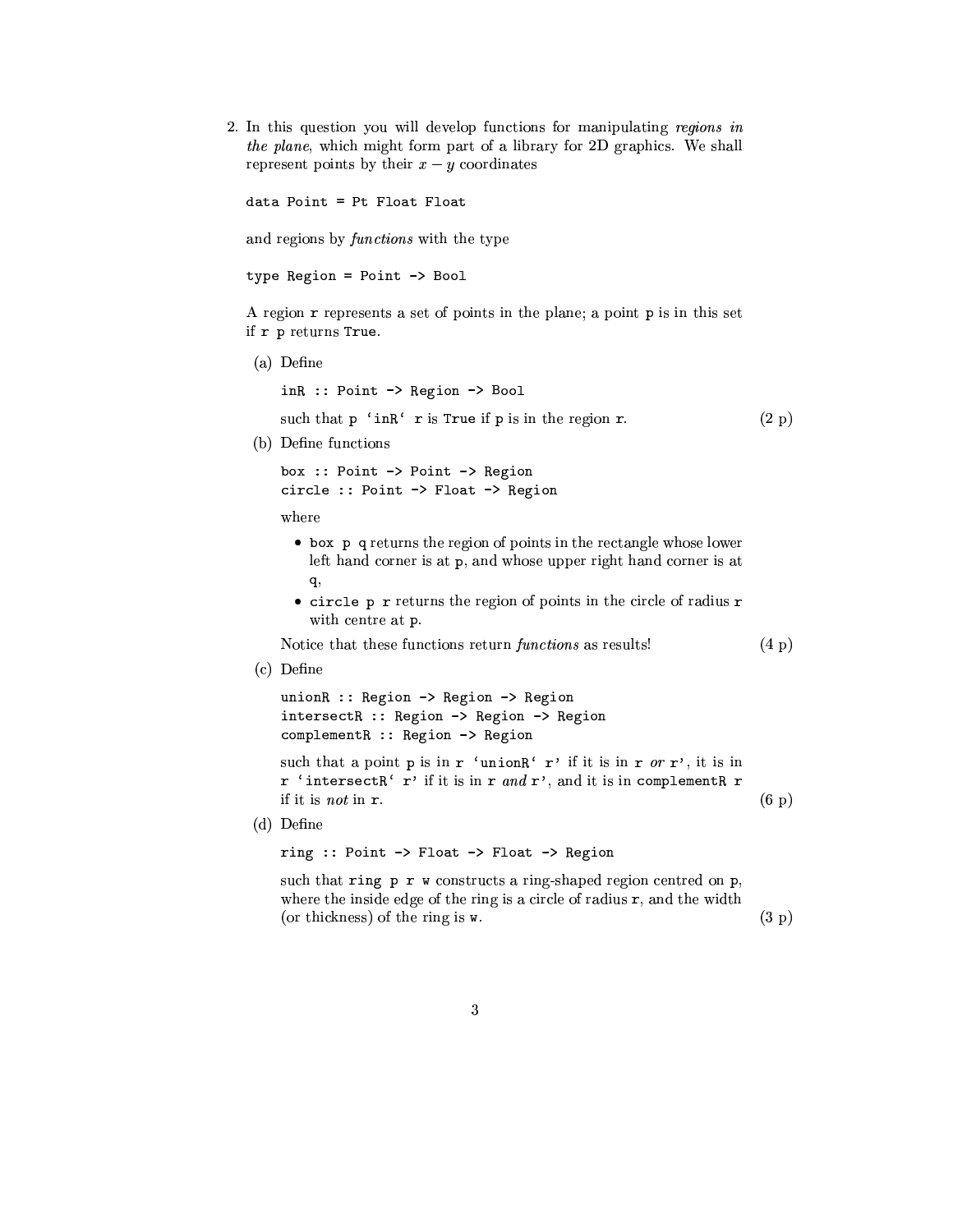(e) Region operations can be made more efficient by storing a bounding  $box$  with each region: the points outside the box are either all in, or all not in the region, which makes testing whether such a point is in the region fast. We represent boxes by their lower left and upper right corners, and define

 $data Box = Box Point Point$ type BoxedRegion = (Box, Bool, Region)

A boxed region  $(\mathtt{box},\mathtt{b},\mathtt{r})$  contains a point  $\mathtt{p}$  if  $\mathtt{p}$  lies inside the box and is in region r, or lies outside the box and b is True.

| i. Define                                                                                                        |                |
|------------------------------------------------------------------------------------------------------------------|----------------|
| inBR :: Point -> BoxedRegion -> Bool                                                                             |                |
| to test whether a point lies in a boxed region.                                                                  | (2 p)          |
| ii. Define                                                                                                       |                |
| $boxBR$ :: Point $\rightarrow$ Point $\rightarrow$ Boxed Region<br>circleBR :: Point -> Float -> BoxedRegion     |                |
| to construct boxed regions representing the same sets of points<br>as the functions box and circle from part 2b. | $(4\;{\rm p})$ |
| iii. Define                                                                                                      |                |
| unionBR :: BoxedRegion -> BoxedRegion -> BoxedRegion                                                             |                |
| to compute the union of two boxed regions.                                                                       | $(4\;p)$       |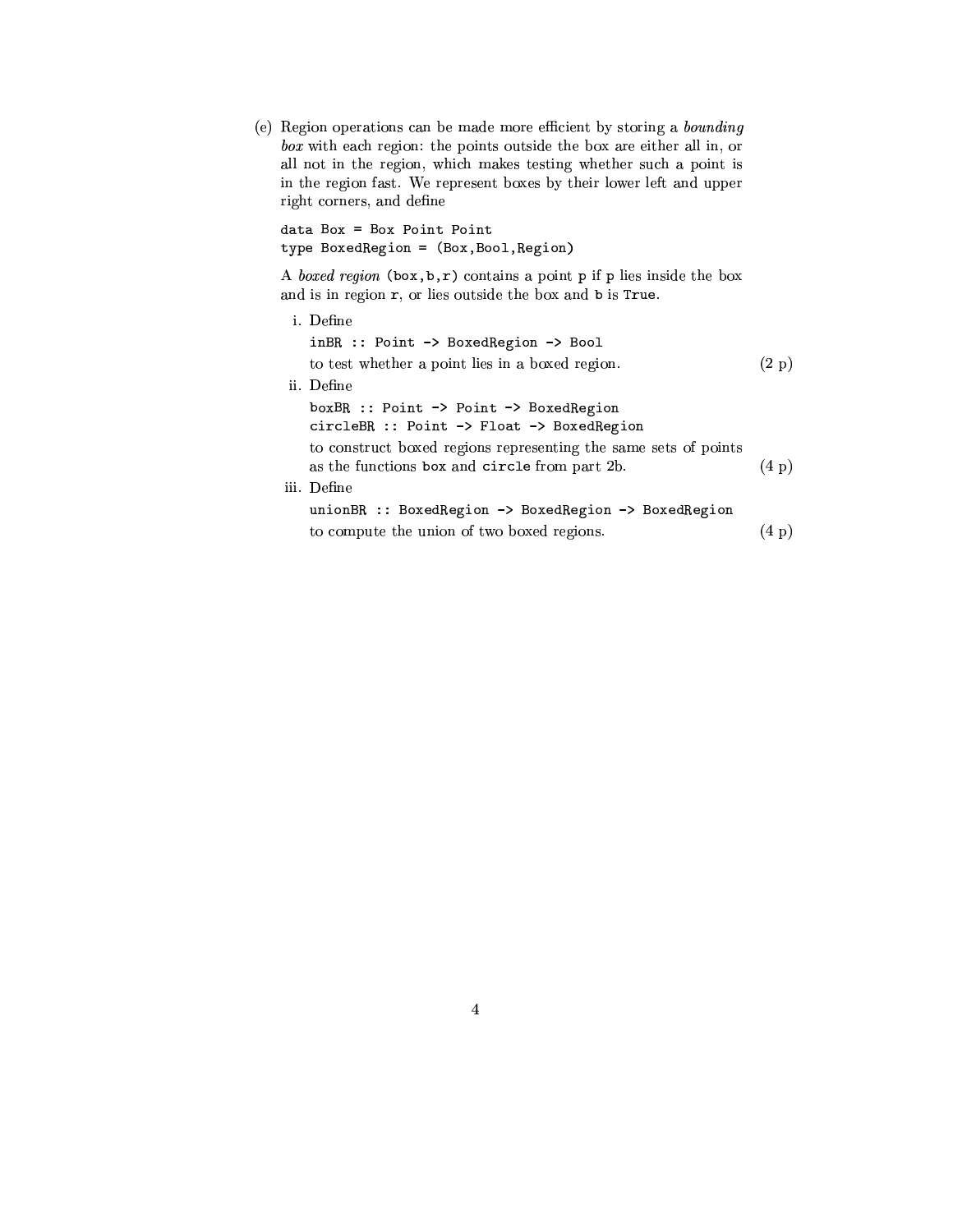3. In this question, you will write functions to manipulate arithmetic expressions in reverse polish notation. In this notation, arithmetic operators are written *after* their operands, so  $1+2$  for example is written as  $12 + A$ n operand can itself be a reverse polish expression: for example  $(1 + 2) \times 3$ is written as  $1\ 2\ +\ 3\ \times$ , in which the first operand of  $\times$  is the expression  $12 +$ . Brackets are not needed because there is no ambiguity to resolve: different bracketings of the "same" expression lead to different reverse polish translations. For example,  $1 + (2 \times 3)$  is written as 1 2 3  $\times$  + - compare with the previous case. Because of its unambiguity, reverse polish notation is often used in the input to pocket calculators.

We will work with expressions containing just integers, addition, and multiplication. Such expressions can be represented in Haskell programs using the type

```
data Expr = Num Int | Add Expr Expr | Mul Expr Expr
```
(a) How would the expression  $(1 + 2) \times 3$  be represented as a value of this type?

 $(2 p)$ 

 $(4\;p)$ 

(b) Define a function

```
rp :: Expr \rightarrow [String]
```
which translates an expression to reverse polish notation. Represent reverse polish by a list of strings, each string being either a number, "+", or " $*$ ". For example,

```
Main> rp (Add (Mul (Num 2) (Num 10)) (Num 3))
["2", "10", "*", "3", "+"]
```
- (c) Reverse polish expressions can be evaluated using a stack of numbers. The expression is evaluated from left to right, as follows:
	- Each number is added to the front of the stack.
	- $\bullet$  + is evaluated by replacing the first two numbers on the stack by their sum.
	- $\bullet$  x is evaluated by replacing the first two numbers on the stack by their product.

| Symbol   | Action                                                                            | Stack           |
|----------|-----------------------------------------------------------------------------------|-----------------|
|          |                                                                                   | Initially empty |
|          | Add 1 to the front of the stack                                                   |                 |
| 2        | Add 2 to the front of the stack                                                   |                 |
| -3       | Add 3 to the front of the stack                                                   | 321             |
| $\times$ |                                                                                   | 61              |
|          | $\begin{array}{c} \text{Replace 3 2 by 6} \\ \text{Replace 6 1 by 7} \end{array}$ |                 |

For example,  $1\ 2\ 3\ \times\ +$  would be evaluated as follows:

Define a function